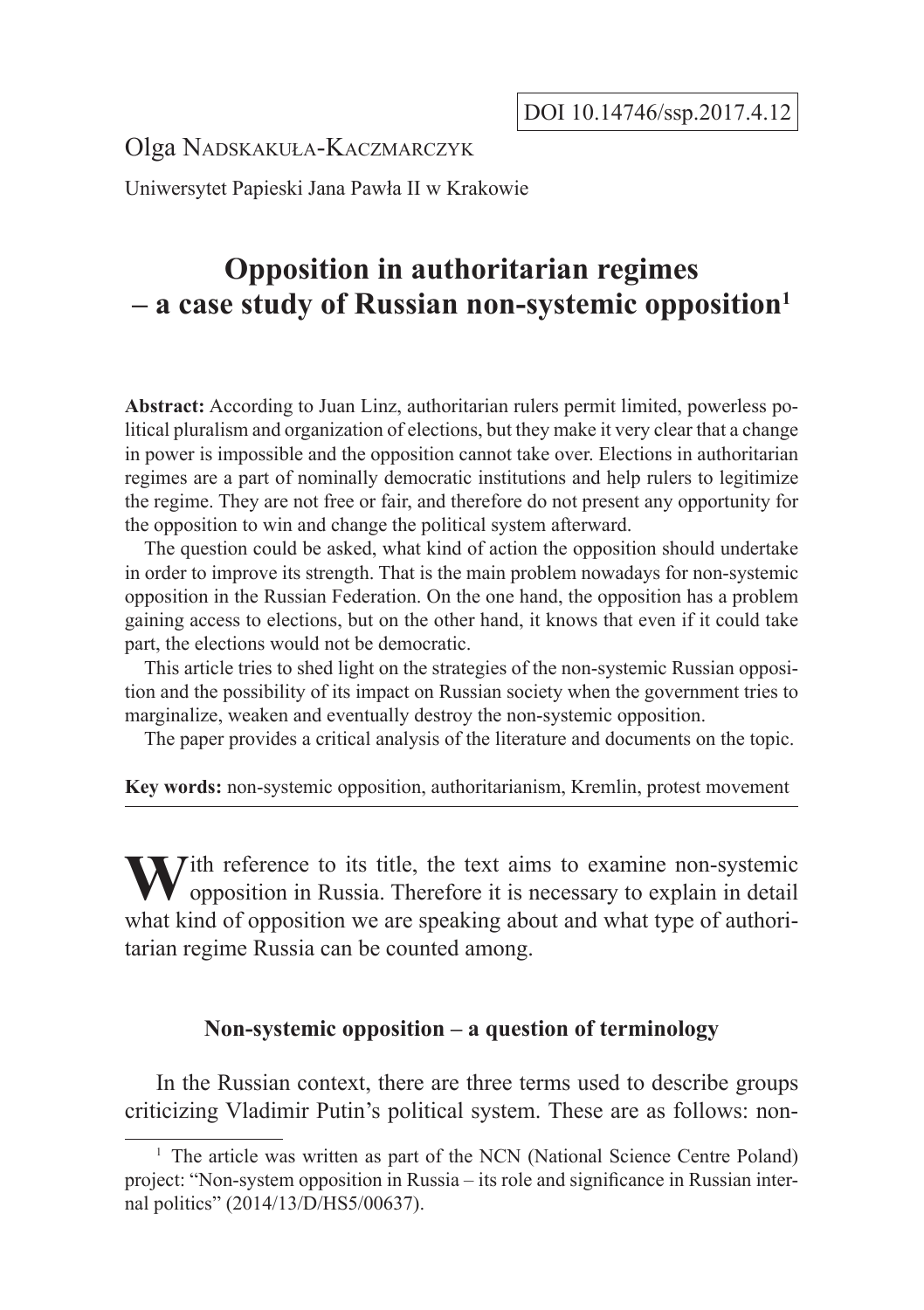systemic, anti-systemic and extra-systemic opposition. The controversies linked to the usage of these terms with respect to democratic opposition in Russia were mentioned by Ivan Bolshakov in his article (Bolshakov, 2012, pp. 82–92). I rejected the generally accepted definition of non-systemic opposition, which refers to those groups which are denied registration or function outside parliament. This different definition of non-systemic opposition stems from the fact that its structure is heterogeneous and it cannot be satisfactorily described by a simple classification for licensed and unlicensed parties. For example, the non-system opposition surely is represented by Gienadij Gudkow, who until 2013 was a member of the "Just Russia" party, which is a part of the State Duma. Hereafter, I will use the word non-systemic opposition with respect to those parties whose leaders and members declare they are striving to change the system created by Vladimir Putin.

#### **The Putin System**

In connection with the foregoing, it is necessary to determine what governance type the 'Putin system' is, and what actions of the non-systemic opposition are possible.

Many Russian<sup>2</sup> – and also Western<sup>3</sup> – political scientists have been trying to accurately define the regime in Russia since the time Vladimir Putin came to power. Without doubt, it is easy to get confused by the terminology used to describe Russian political system. It is worth emphasizing that the undemocratic character of the political regime in Russia is the common basis of all terminology. It was in 2005 when, for the first time, Freedom House described Russia as an "unfree" country. However, since then, the system has evolved in terms of the lack of freedom on many levels.

<sup>2</sup> Aleksander Łukin, Aleksiej Zudin, Kirił Chołodkowski, Jelena Szestopał – these authors' concept is presented in the further part of this text.

<sup>3</sup> W. Zimmerman, *Ruling Russia: Authoritarianism from the Revolution to Putin*, Princeton 2014; S. A. Greene, *Moscow in Movement. Power and Opposition in Putin's Russia*, Stanford 2014; J. Hartmann, *Russland: Einführung in das politische System und Vergleich mit den postsowjetischen Staaten*, Häftad 2012; C. Ross, V. Gelman (eds.), *The Politics of Subnational Authoritarianism in Russia*, Farnham–Burlington 2010; R. Sakwa, *The Crisis of Russian Democracy: The Dual State, Factionalism and the he Medvedev Succession*, Cambridge 2011; G. B. Robertson, *The Politics of Protest in Hybrid Regimes: Managing Dissent in Post-Communist Russia*, Cambridge 2010.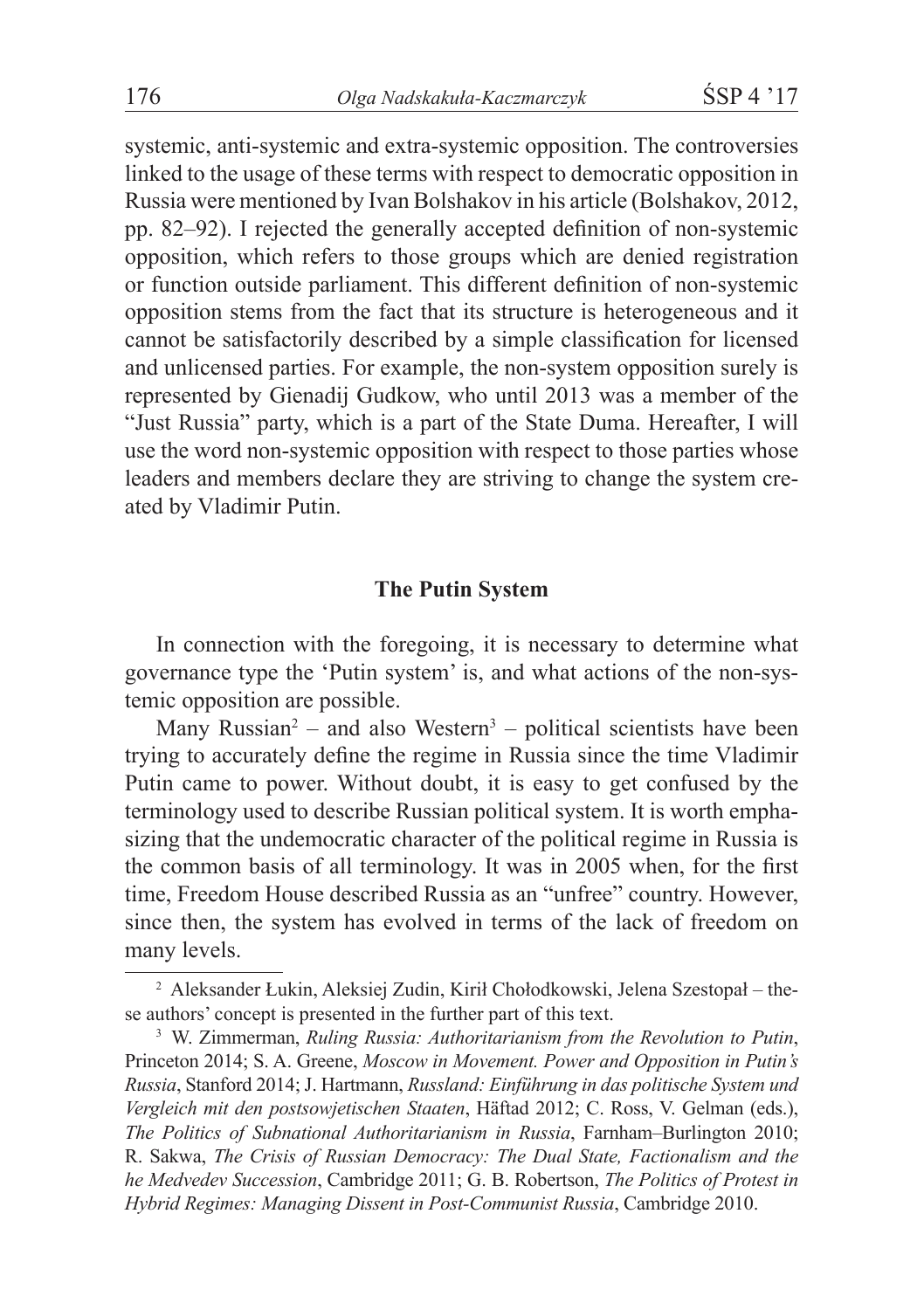Experts denote that the system built during Vladimir Putin's reign can be named a hybrid regime.<sup>4</sup> Marc Plattner, a joint editor of "Journal of Democracy" and a vice-chairman of "The National Endowment for Democracy" (NED) notes that the term of hybrid regime is a vast one (Imrussia, 2015). It comprises notions such as "competitive authoritarianism" (terminology used by Steven Levitsky and Lucan A. Way), the "non competitive authoritarianism" of Andreas Schedler, and "hegemonic electoral authoritarianism" of Larry Diamond.<sup>5</sup>

It is worth noting that electoral authoritarian regimes, as opposed to closed authoritarian systems, allow multiparty electoral competition (Diamond, 2002, p. 25) and can be subdivided into hegemonic authoritarian and competitive authoritarian regimes. It is the level of competition that is the essential distinguishing element between the two aforementioned subtypes. Both regimes hold elections but in hegemonic authoritarian regimes their outcome is known in advance, while in competitive authoritarian regimes the elections are truly contested and the opposition candidates have real chances to win (Guliyev, 2012).

Another criterion of difference is applied by Levitsky and Way, who point out that closed authoritarian regimes receive only –7 (the worst score) on the Freedom House political rights index or a –8 or worse on the "Polity Score" which ranges from  $+10$  (full democracy) to  $-10$  (full autocracy) (Guliyev, 2012). To make a better distinction between competitive authoritarian and hegemonic authoritarian regimes, we might agree that the latter describes countries where the winning party or candidate receives 70% of the votes or more.

In 2015, during an interview given to Denis Volkov from the independent "Levada-Center organization," Marc Plattner described the Russian regime as a hegemonic electoral authoritarian regime (Imrussia, 2015).

<sup>4</sup> Ibid.

<sup>&</sup>lt;sup>5</sup> Numerous authors have addressed the subject of hybrid regimes: Schedler (ed.) (2006), *Electoral Authoritarianism: The Dynamics of Unfree Competition*, Lynne Rienner, Boulder, Colo.; Diamond (2002), *Thinking about Hybrid Regimes*, "Journal of Democracy" 13, no. 2 (April): 21–35; Levitsky, Way (2007), *Competitive Authoritarianism: The Origins and Evolution of Hybrid Regimes in the Post-Cold War Era*, Manuscript; Roessler, Howard (2009), *Post-Cold-War Political Regimes: When Do Elections Matter?*, in: *Democratization by Elections: A New Mode of Transition?*, ed. S. Lindberg, Johns Hopkins University Press, Baltimore; Schedler (2009), *Sources of Competition under Electoral Authoritarianism*, in: *Democratization by Elections: A New Mode of Transition?*, ed. S. Lindberg, John Hopkins University Press, Baltimore.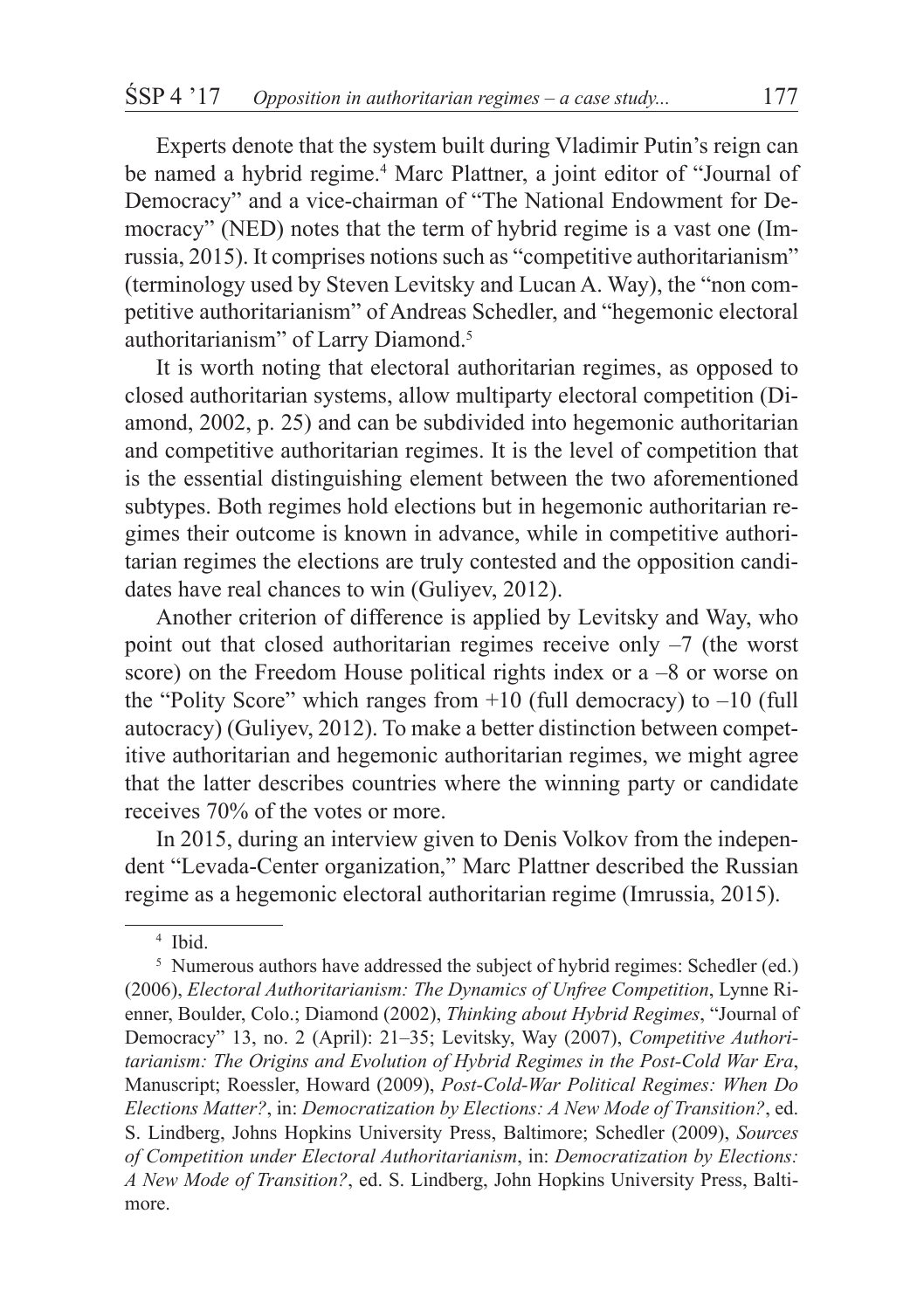To clarify this description it is necessary to make reference to the term of "full authoritarianism" used by Steven Levitsky and Lucan Way. Regimes with no competition are those that can be counted among "fully authoritarian" regimes. In this category, the authors list both closed authoritarian regimes, such as China, Saudi Arabia and Cuba, and also hegemonic regimes where the democratic institutions function formally, but in practice play only a decorative role (Imrussia, 2015). In the latter category, opposition is marginalized or repressed and has no chances of winning elections (Levitsky, Way, 2010). Nevertheless, there are several degrees of repression that can be identified in hegemonic regimes. Although Russia is not among the most repressive regimes, no power shift through elections in this country is presently possible. According to Shevtsova, since 1999, the opponents in presidential elections have not been actual candidates but "Kremlin sparring partners" (Shevtsova, 2012, p. 20).

In Plattner's opinion, electoral manipulations, the extension of the presidential mandate and the successful process of succession are permitted in order to maintain the stability of the regime built during Vladimir Putin's time. Russian experts also emphasize the authoritarian nature of the Russian system. Aleksey Zudin and Kiril Kholodkovski speak of a monocentric system, which manifests itself in the existence of a single decision-making centre (Słowikowski, 2010, p. 42) The common denominator in the views of many Russian political scientists and experts on the political regime in Russia is the conviction that power is of a personified nature, that the administration is organized vertically, that it is impossible to change the Russian authorities through elections and that control on the part of the political elite is increasing.<sup>6</sup>

It is true that this is a system in which technically elections do exist, but it is not possible to change governments by way of elections. The political scientist Andreas Schedler says that "[b]y organizing periodic elections [authoritarian regimes] try to obtain at least a semblance of democratic legitimacy, hoping to satisfy external as well as internal actors. At the same time, by placing those elections under tight authoritarian controls they try to cement their continued hold on power. Their dream is to reap the fruits of electoral legitimacy without running the risks of democratic uncertainty" (Schedler, 2002, p. 37).

<sup>6</sup> Władimir Gelman, Jelena Szestopał, Kirił Chołodkowskij, Aleksiej Zudin, Aleksander Łukin.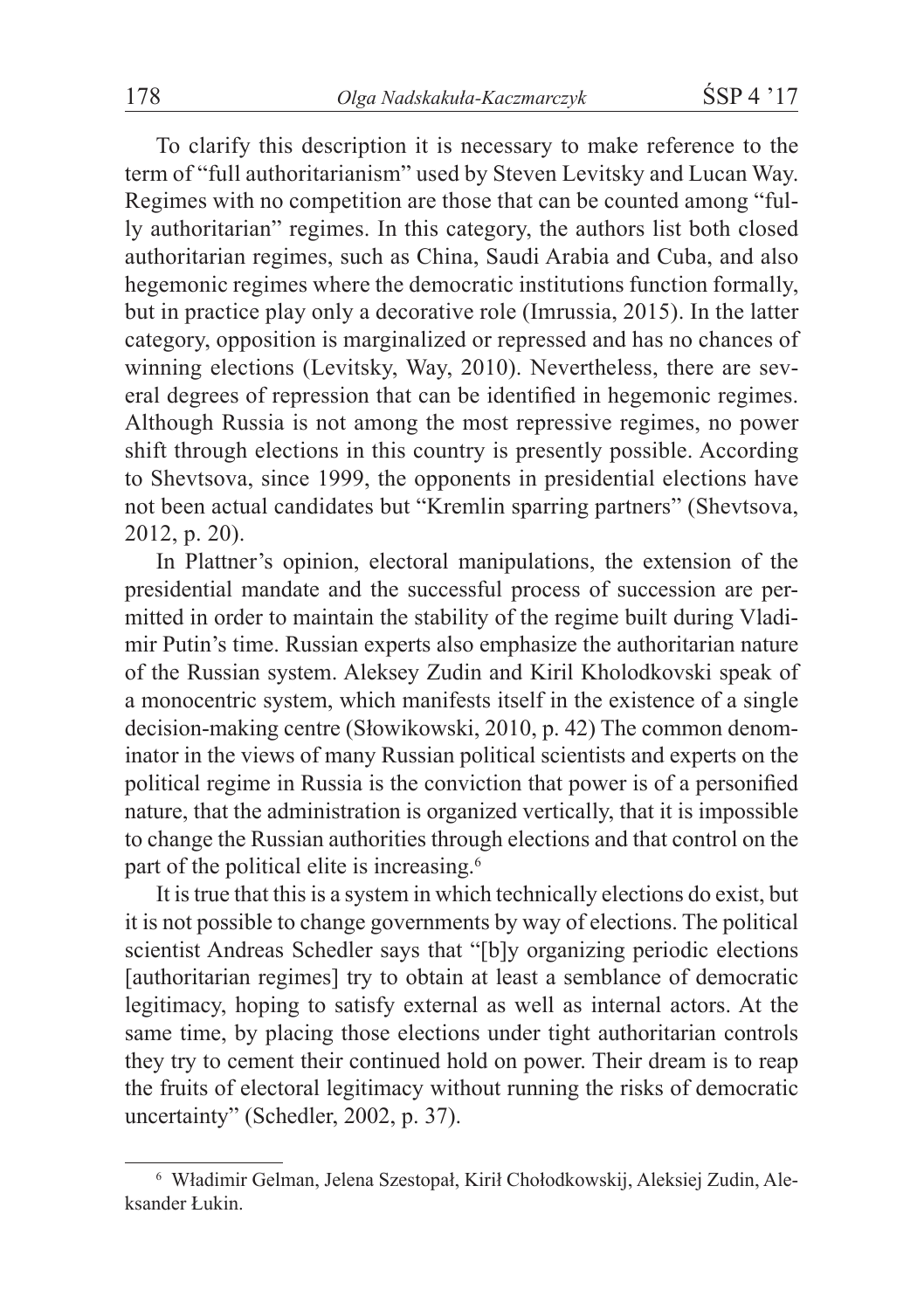Andreas Schedler also mentions the mechanisms that help the electoral authoritarianism to keep the *status quo*. These are:

- 1. Creating reserved positions for key decision-makers to eliminate potential threats, while letting voters fill official positions that are not within crucial policy areas.
- 1. Splitting or marginalizing inexperienced opposition parties through killing, banning, or disqualifying candidates or excluding them via electoral laws (e.g. "nationality clauses").
- 2. Preventing opposition from disseminating campaign messages via media, public space, etc. and repressing their civil and political liberties, often through violent means.
- 3. Controlling composition of the electorate through informal disenfranchisement (such as registration methods, identification requirements, and discriminatory voting procedures.)
- 4. Intimidating voters from exercising free choice or attempting to buy the vote of the poor.
- 5. Introducing electoral fraud or institutional bias into elections through "redistributive" vote counting or rules of representation in order to hold on to power even when losing votes.
- 6. Removing elected officials from power or holding them subordinate to the rulers' "tutelary" powers.

# **Action strategies of the opposition**

The strategy of non-systemic opposition activity in Russia depends to a large extent on opportunities that are given by the system and on finding the vulnerabilities that could threaten its *status quo*. Taking into consideration, that "authoritarian equilibrium rests mainly on lies, fear, or economic prosperity"(Przevorsky, 1991, p. 58), the opposition should focus on accelerating the process of the system's loss of balance.

Juan Linz's typology introduces an interesting distinction showing the action strategies of the opposition against the ruling class. The author segregates the opposition into loyal, semi-loyal and disloyal categories. The semi-loyal, as opposed to the disloyal, accepts the legal means of political battle and rejects political force, while the disloyal one also applies political violence (Linz, 1978, pp. 27–38). The political scientist Adam Przevorsky notes: "the classical problem of any opposition ... [is] how much to oppose and by what means. If the opposition does notoppose – does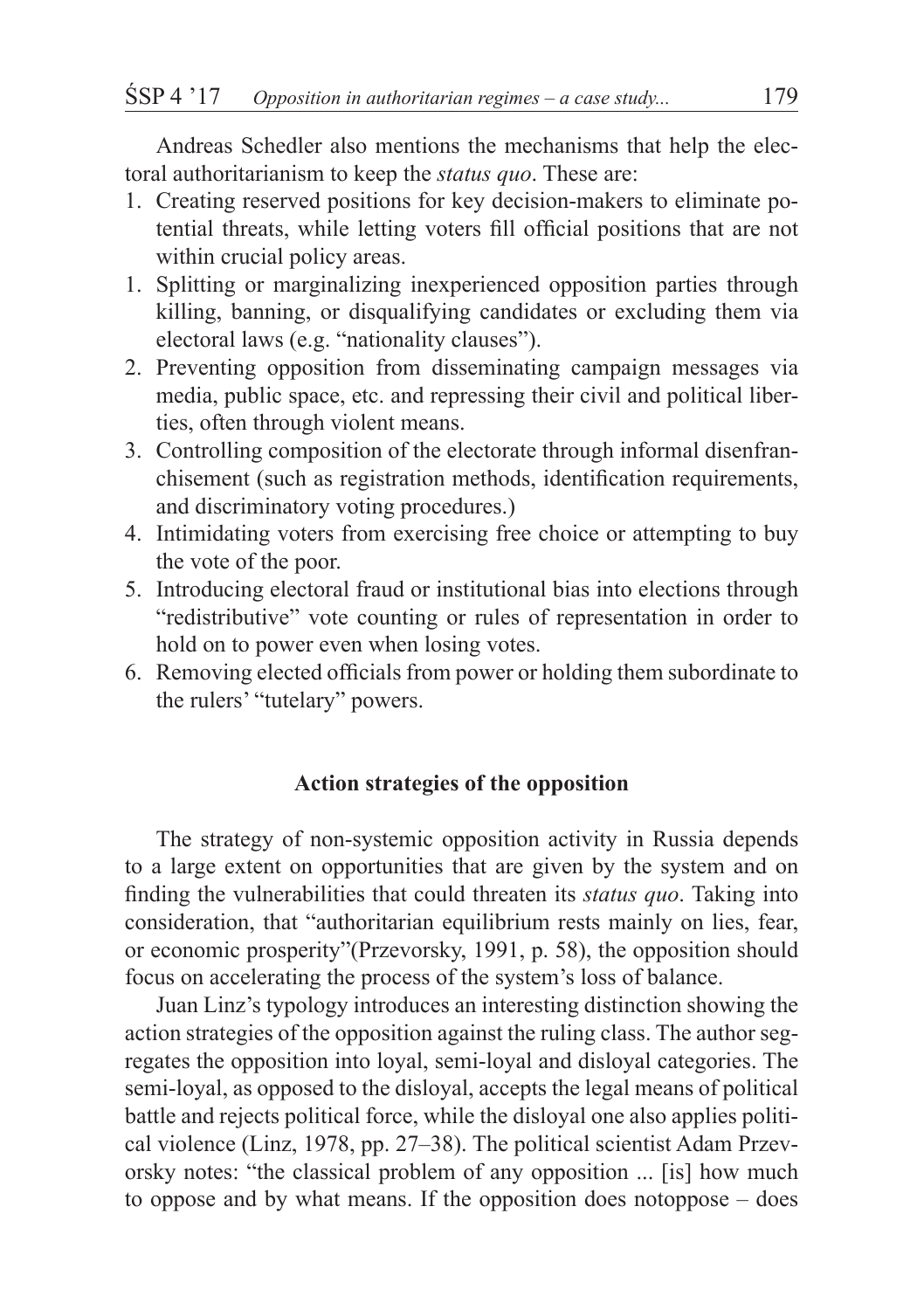not present alternatives and struggle energetically for them – then the representative powers of political institutions – theircapacitytomobilizeandincorporate – is weak... But if the opposition does oppose vigorously, democracy may be threatened" (Przevorsky, 1991, p. 98).

Opposition candidates and parties sometimes protest and boycott the elections in hegemonic regimes if they notice that the competition is not fair, and in order to reject the electoral victory of the incumbent or ruling party.

The opposition may then create a multiparty coalition, support a chosen presidential candidate from the opposition and also start anti-government protests to disturb the elections (Howard, Roessler, 2006, p. 370). "Once the decision to contest elections has been made, opposition parties must decide whether to form pre-electoral pacts in an effort to defeat the incumbent. At each of these moments, opposition parties face coordination dilemmas. Electoral boycotts delegitimize the regime only if most (if not all) opposition parties agree to stay away from the contest. Preelectoral coalitions increase the likelihood of incumbent defeat only if most opposition candidates agree to coordinate so as to not divide the opposition vote" (Howard, Roessler, 2006, p. 370).

The approach of Russian non-systemic opposition groups or actors to the process of elections is not explicit. In 2011, before the elections to the State Duma, the PARNAS party had recommended taking part in the elections, but to spoil the voting cards; whereas a part of the "Solidarity" movement's members encouraged boycotting the elections; Alexei Navalny advised to vote on anyone apart from "United Russia" members, convincing people that the ruling party is the party of "cheaters and thieves" (Кондратьев, 2012, p. 19).

In 2014, before the regional elections, Navalny said that there are no simple strategies on participating in the elections that could be expressed in one phrase. He recommended boycotting elections where no honest candidates are allowed and where the probability of falsification is high, but participating in the elections in districts where one can find a reasonable candidate (Навальный, 2014).

The way of acting in the face of a crisis is listed among the most important typologies of Albert O. Hirschman. He assumes that "exit," "voice," and "loyalty" can be used as strategies of the opposition. They are described as follows: "exit" – that is to say "doing small things" (oppositional activities without serious challenges against the existing political reality, or a complete withdrawal from politics); "voice" – that is to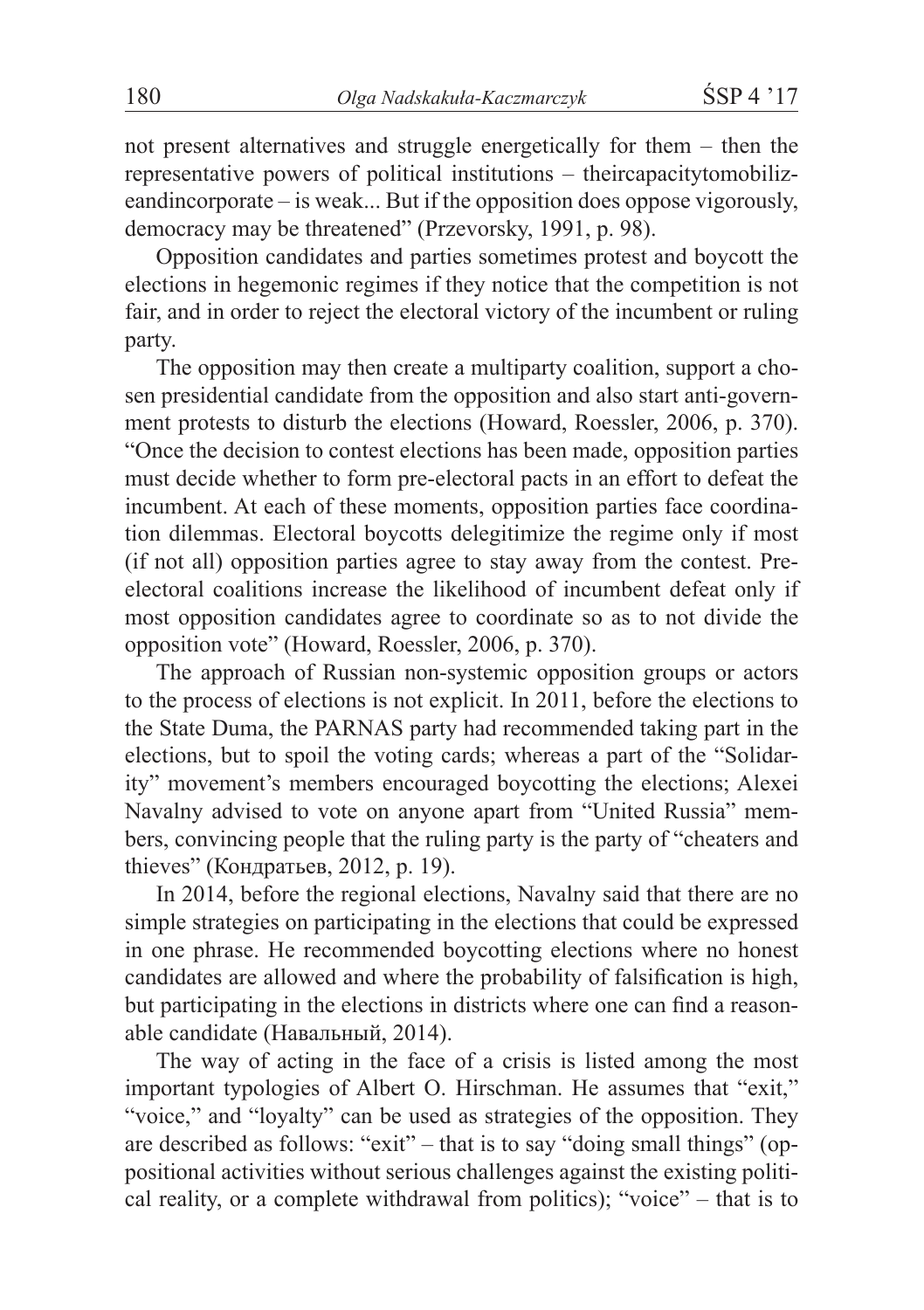say the mobilization of the masses (mainly of the electoral mass); "loyalty" – that is to say negotiations with the ruling group and cooptation as a consequence of coming to power (Hirschman, 1970).

However, none of these strategies guarantee success. "Exit" by the opposition indicates its consent to being marginalized, "voice" and attempts to mobilize the electorate can result in repressions by the ruling group and the "loyalty" strategy is unacceptable in the case of nonsystemic opposition. Clear success, and simultaneously the chance to achieve opposition objectives, could only come from winning the presidential elections.

## **Opposition after the protest movement of 2011–2012**

According to Vladimir Gelman, the situation of the Russian nonsystemic opposition parties changed in the last 10 years (Gelman, 2015, p. 177). In 2005, the author wrote an article about the opposition in terms of a "disappearing species" in Russia (Gelman, 2005, pp. 226–246). The opposition was then sidelined to a narrow niche and stayed there just like in a ghetto (Greene, 2007) it was even unable to gather more than 100 participants in order to join anti-regime protests. The situation of the non-systemic opposition changed with the protests of 2011–2012 which managed to gather more than 100,000 participants. The opposition leaders then became recognized by a part of society and the Kremlin was forced to change its tactics against the non-systemic opposition. It moved from ignoring the phenomenon to applying intimidating and marginalizing tactics.

The effect of economic growth that made the middle class aspire to greater political rights was one of the most important factors in the change.

Another important factor in the evolution of the non-systemic opposition in Russia was generational change. It was reflected in the changed formulation of fundamental national issues by politicians from the Soviet generation and those who had grown up during post-Soviet times. That "conflict" not only made the politicians from the older age group adopt a different approach to sociopolitical reality, but also influenced the whole political context and the collective experiences of those groups. For those who grew up after the collapse of the Soviet Union, all references to the USSR and 1990s belonged more or less to the past, and they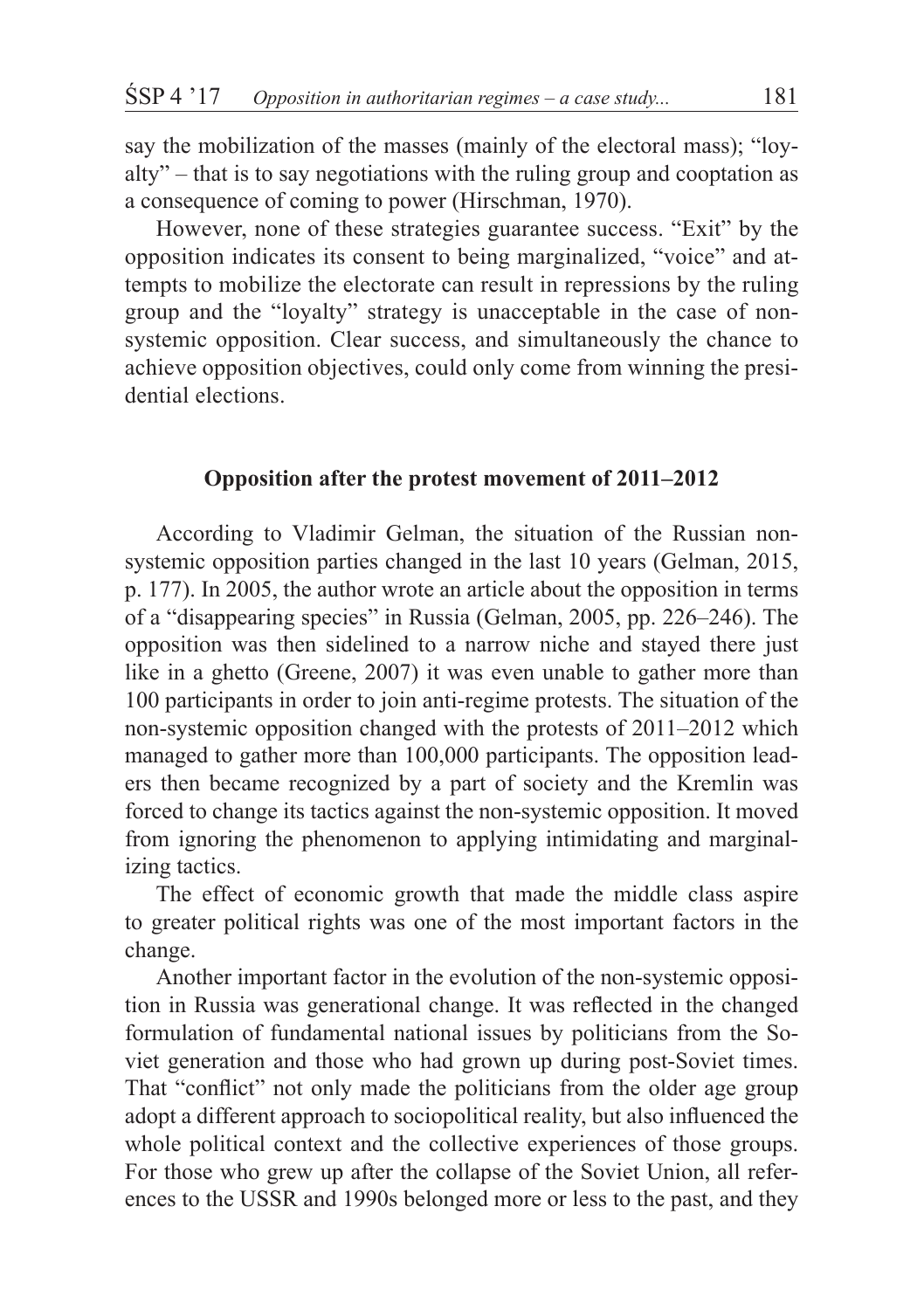were focused on building consensus in the battle against the authoritarian regime. At the same time, members of the 1970s generation who dominated the political scene in Russia in 2000, both in the ruling camp and in the opposition camp, were focused on the past, resentments and revenge for past injustices (Gelman, 2015, p. 179). Those who entered the political scene in 2010 looked mainly to the future.

Although leadership change became blocked in the ruling camp, the younger generation of activists in oppositional circles gave hope for this circle's recovery. Hence, in 2013 the PARNAS party supported Alexei Navalny's candidature for mayor of Moscow.

Another key factor contributing to the rebirth of the opposition in 2010 was the "modernization" promoted by Dmitry Medvedev in 2009. Though that "modernization" was chaotic, inefficient and only symbolic, it was however accompanied by a liberal rhetoric, demonstration of the will to increase the engagement of society in recommending pivotal decisions in the State and a more "progressive" ruling style. The weakening pressure on civil society, shy attempts at dialogue with various groups opened the door for social initiatives and encouraged Kremlin opponents to formulate requests without fear of being stigmatized as the "opposition." The activity of a nascent civil society became obvious during a protest against a highway construction in Khimki. Some of the slogans then entered the political space, and activists such as Yevgeniya Chirikova became among the most recognized faces of the Russian opposition (Швец, 2015).

This apparent liberalization gave rise to many independent circles, such as the Dozhd channel; or "Society of Blue Buckets" aimed against the privileged status of officials, politicians, and businessmen, who overused emergency blue flashers.

Lastly, a further factor that was pointed out by Vladimir Gelman was the strategy change made by the political opposition. Instead of focusing on abstract slogans concerning the necessity to develop democracy and human rights in Russia, the opposition focused on the overall criticism of the regime. Leaders such as Alexei Navalny, Ilya Yashin, Siergiej Udalcow and the now deceased Boris Nemtsov condemned the governing class for being corrupt, inefficient, unable to bring positive changes and also for inhibiting any progress. According to Gelman, that change was revealed through the large anti-corruption campaigns of Navalny, or cooperation attempts of many circles of Russian activists that were criticizing the Putin regime.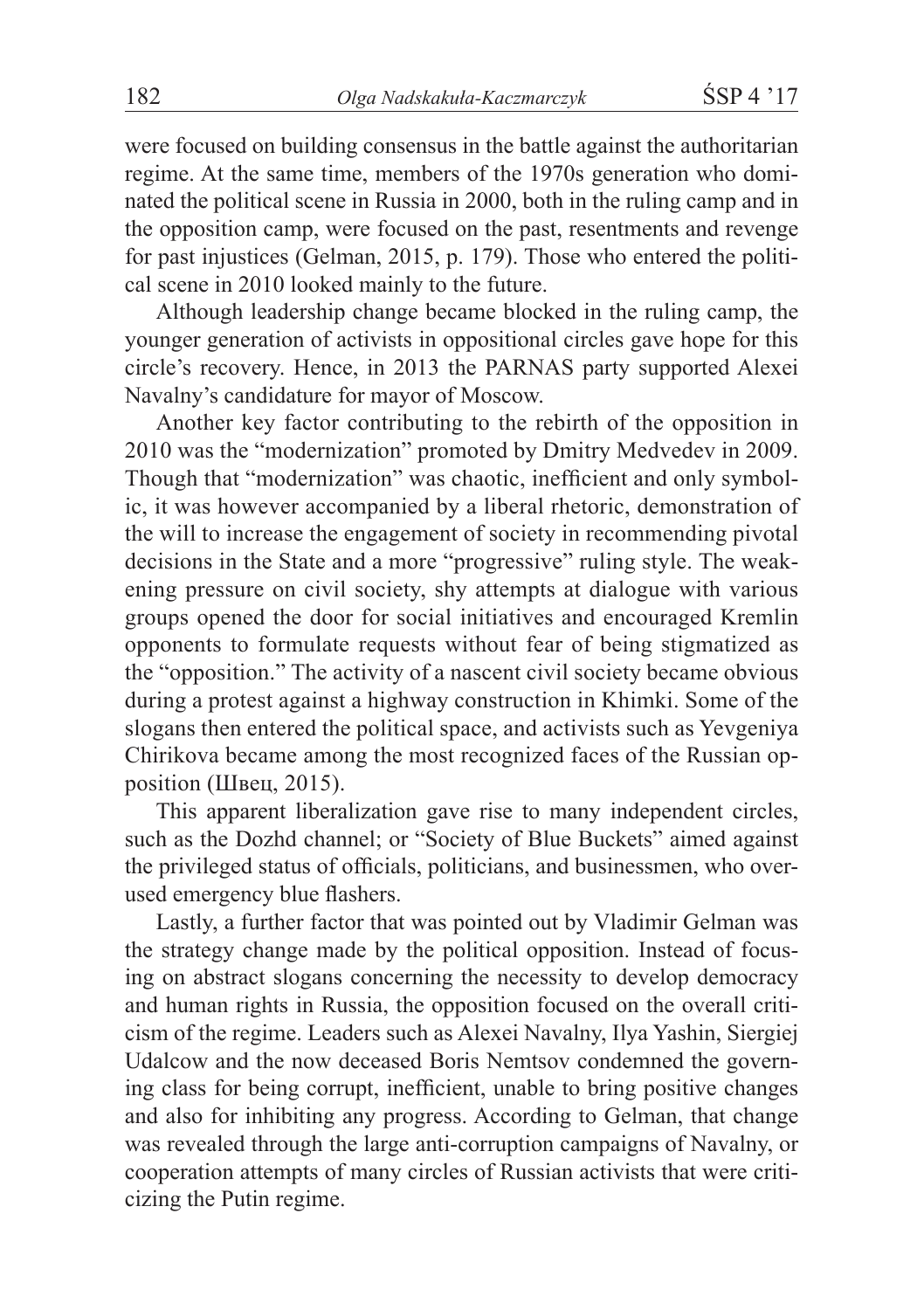Three factors influenced the size of the 2011/2012 protests: generational change, the growth of political opportunities in time of Medvedev, and the new populist strategy of the opposition emphasizing the gap between a hostile state and civil society. These changes also created new challenges that, at times, outgrew the opposition. It was, above all, poorly prepared to tackle new strategic and organizational tasks.

In terms of organizational weakness, the non-systemic opposition constituted a conglomeration of loosely combined groups and of public figures with little experience and limited capacity for cooperation.

Strategically, it was not prepared for these new circumstances, either. It focused only on organizing new protests and on maximizing the number of participants. The opposition could not cope with the rapid pace of events and still manage other activities.

In addition, the parties of the so-called systemic opposition did not wish to cooperate with the non-systemic opposition out of the fear that any change in the regime could threaten their position on the Russian political scene. Only Ilya Ponomarev, Giennadij and Dmitry Gudkov, who represented the systemic party "Just Russia", joined the protesters and their requests.

Other segments of the Russian elite, namely the businessmen that were silently supporting the activists and protesters in 2011/2012 were not brought into play by the opposition. As a result, that circle grew only to include the people who were already against Kremlin.

The opposition tried to compensate for the lack of organizational resources by mobilizing society through the Internet and social media, by using individual connections and everyday contacts to substitute collective actions. Nevertheless, it was insufficient to use only these means in order to create a long-term strategy, and the opportunities to mobilize society by means of the Internet were quickly used up. People were easily mobilized in moments of emotional shock, but the opposition mistakenly used protest as a long-term strategy.

A project aiming to create *"The Russian Opposition Coordination Council"* (2012–2013), which was supposed to be an attempt to form a coalition, and to provide a common platform for the activities of different opposition parties as well as to establish a democratic coalition (2015–2016) also failed. Conflicts and disputes that arose during common projects in those groupings tarnished their image in the Russian society.

Vladimir Gelman and Galina Michaleva also drew attention to another weakness of compromise searching attempts among oppositional groups.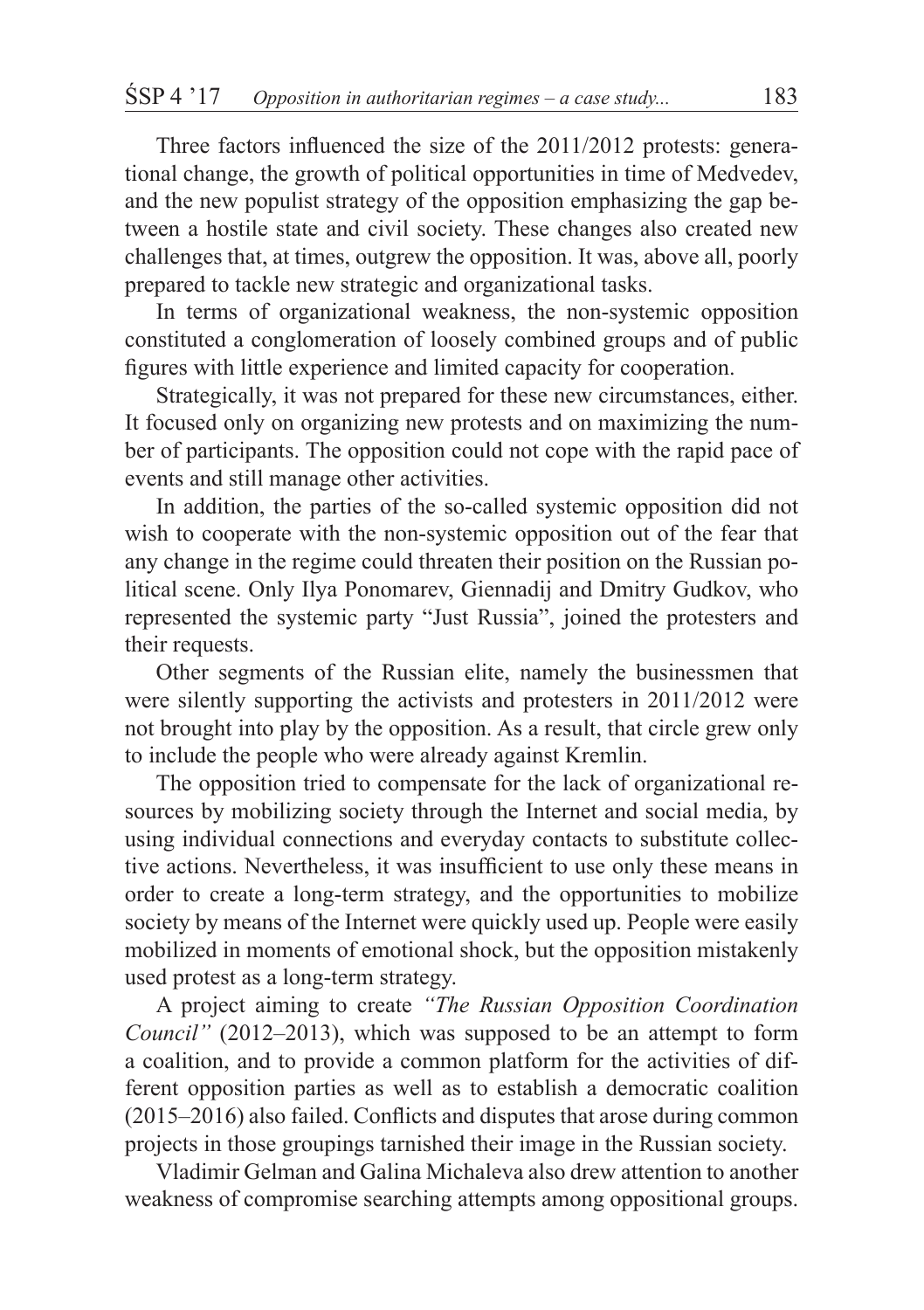According to the opinion of political scientists, it blurred the objectives of particular political parties and their vision of State. As Vladimir Gelman says, "the populist strategy that forms the basis for a negative consensus has its limits, since it prevents the formation of a positive agenda. Unlike the ruling elite, the opposition does not benefit from taking deliberately vague and uncertain positions on heavily divisive political and policy issues" (Gelman, 2014).

Thus the two principal strategies of non-systemic opposition, out of which the first was designed to increase the support for mass protests and, thanks to that, to promote the slogans of the opposition, and the second to create a party structure and prepare for electoral battle, failed.

Quickly enough, mass protest fatigue and elections brought no success to the opposition. Non-systemic opposition could attract supporters of those principal political slogans, but could not garner support from a wider electorate, not even from groups that were against the regime. According to opinion polls (Levada, 2013) and focus group research, loss of support for the Kremlin did not bring more support for the opposition (Echo.msk.ru, 2012). According to opinion in Russian society, the opposition mistakenly identified the most urgent expectations of the people and was unable to represent their interests. It only focused on the personal factor and slogans emphasizing the necessity of Vladimir Putin's resignation.

Alfred Stepan examined the anti-authoritarian opposition in Latin America in terms of post-Communist Europe (Stepan, 1990, pp. 41–49). This analysis is still highly applicable to contemporary Russia. Stepan noted that the approach of opposition actors in democratizing authoritarian regimes are to: (1) reject cooptation into the regime; (2) guarding zones of autonomy vis-à-vis the regime; (3) weaken the regime's legitimacy; (4) increase the cost of preserving the *status quo*; and (5) build a trustworthy democratic alternative.

As Vladimir Gelman said, the Kremlin itself facilitated the first and the fourth approach by making enemies out of more citizens, as well as out of organized collective actors. Nevertheless, the third and especially the fifth tasks are more complex. These two unfulfilled tasks block the opposition from becoming the center of gravity for all regime protesters and independent social actors. The non-systemic opposition is still not endorsed by political and economic actors that are against the Kremlin, the systemic opposition and a large group of sub-elites that don't agree with Kremlin priorities.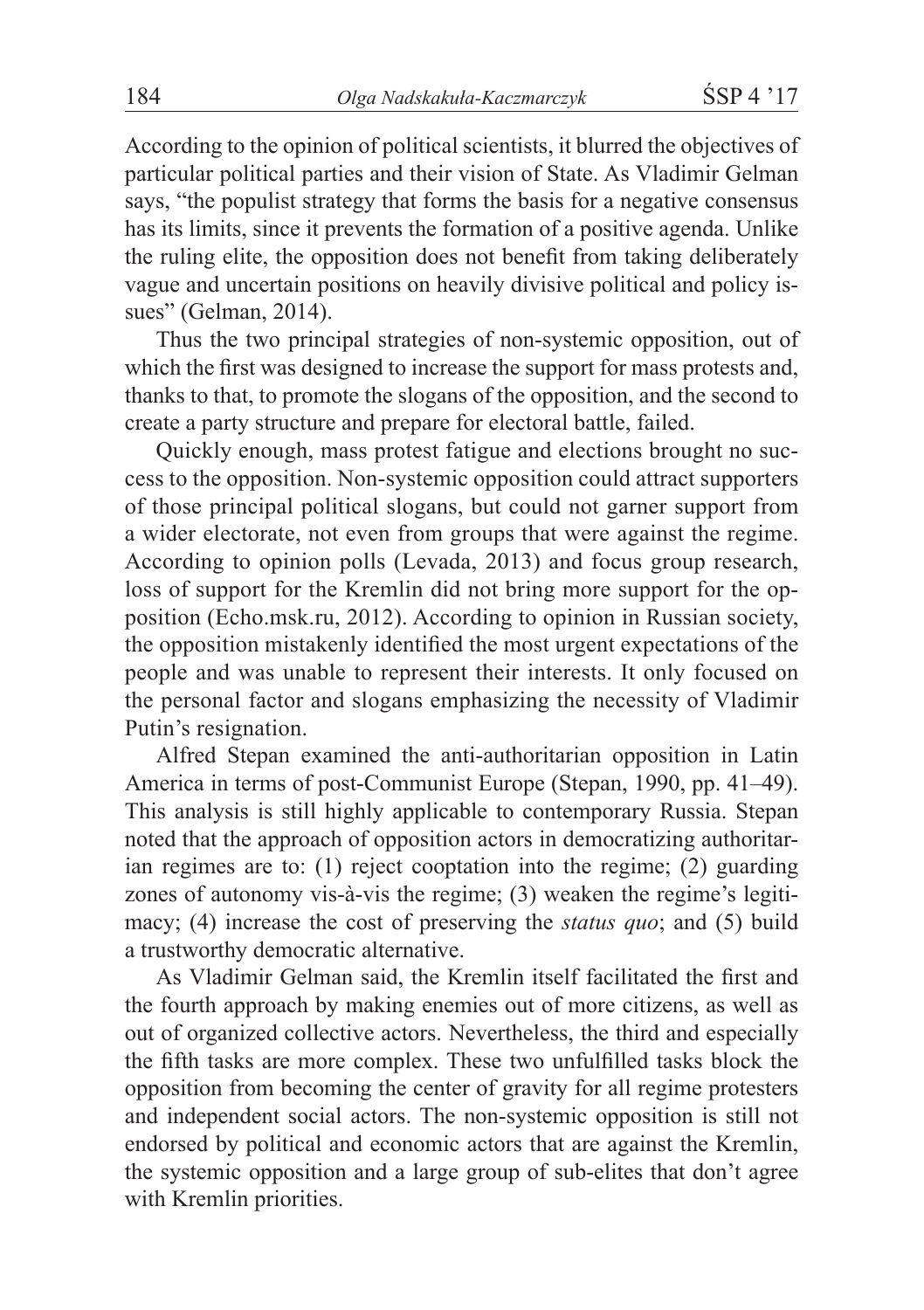The risk of oppression and the disbelief of ordinary Russians in the opposition have pushed it into isolation. According to some regime critics, preserving the political *status quo* may be less harmful in comparison to a possible collapse of the regime that may not necessarily be advantageous (Gelman, 2014).

## **Kremlin Actions**

The situation is one where the opposition carries the weight of all the discrediting and weakening actions taken by the Kremlin, as well as by regime supporters. One of the aspects of their strategy is to demonize the opposition in the media and to make important public officials call it "*a Fifth Column*", traitors of the nation, or agents serving western countries interests and businesses, and not Russian ones.

Furthermore, there is a number of legal actions that block the opposition from freedom of action, such as tightening of legislation on nongovernmental organizations (the so-called statute on foreign agents), extremism, Internet censorship (the Internet is one of the most useful tools for promoting opposition opinions), public gatherings etc.

In addition, in 2016, the Kremlin decided to create a formation called the 'National Guard' to fight opponents of the regime labelled 'internal enemies'. The National Guard will be used, among others, to disperse protest movements and will also be able to use heavy equipment for this purpose. Guardsmen will be permitted to shoot at people without prior warning, in dangerous or life threatening situations concerning other people or officials of the new armed unit.

Alexei Makarkin notes that the creation of that formation is linked to the question of elections to the State Duma (taking place in September 2016), but also to disappointing social-economic forecasts that could lead to a social protest (Newsru.com, 2016).

Restrictions on the possibility of competition against the ruling elite through universal suffrage create a limitation for the opposition. These restrictions are as follows: difficulty in registering an opposition party (for example, Alexei Navalny's "Progress Party"), refused access to elections, high electoral threshold (5%), and electoral fraud assuring the victory of groups and candidates supporting the present political system. The incumbent regime still uses fraud, repression, and other illiberal means "to create an uneven playing field between government and opposition" (Levitsky, Way, 2002, p. 55).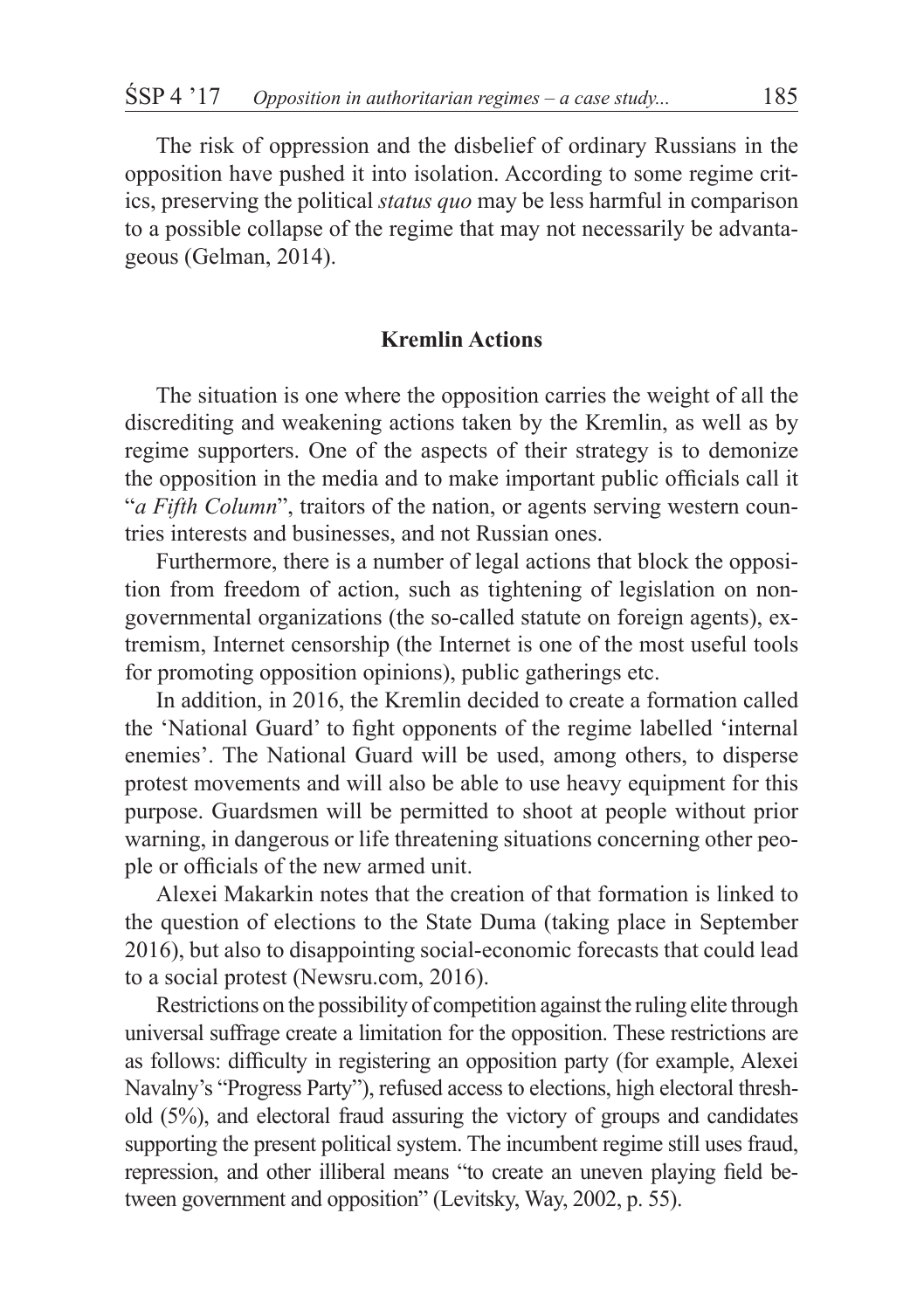#### **Conclusion**

Considering all the aforementioned circumstances, linked to the situation of the non-systemic opposition in today's Russia, can we assume a possibility for the system to change through elections, or for the opposition to efficiently mobilize the society?

The situation of the opposition in the authoritarian system is the result of several factors which include the actions of the government, strategies chosen by opposition activists to deal with an oppressive regime and their ability to reach out to the society and attract followers. In case of the Russian political system, the non-systemic opposition has to cope with the increasingly rigorous methods of attacking it by the Kremlin in recent years. Moreover, it has to answer the question of what is the best strategy under the system built by Vladimir Putin, and how to mobilize the masses to fight against the regime. The analysis in this article shows that so far all the actions undertaken by the non-systemic opposition which aimed at increasing the number of its followers and becoming a real force that could threaten the Putin system, have failed.

As Vladimir Gelman rightly points out, the opposition will be able to confront authoritarianism in Russia only by consolidating and mobilizing a large number of regime adversaries. A 'negative' consolidation against the *status quo* is necessary but also incomplete, and may hinder any action taken. The history of countries that have undergone regime change reveals that the opposition can achieve its goals only by cooperating with social groups and by being endorsed by potential allies among the elites. It is too soon to state if and when the new opportunities will be used by the opposition.

#### **Bibliography**

- Bolshakov I. (2012), *The Nonsystemic Opposition, Terminological "Error" or Political Reality?*, "Russian Politics and Law", vol. 50, no. 3.
- Diamond L. (2002), *Thinking about Hybrid Regimes*, "Journal of Democracy" 13, no. 2 (April), pp. 21–35.
- Echo.msk.ru (2012), *Общество и власть в условиях политического кризиса*, Доклад экспертов ЦСР Комитету гражданских инициатив май 2012 года, 13.05.2016, http://echo.msk.ru/doc/891815-echo.html.
- Gelman V. (2005), *Political Opposition in Russia: A Dying Species?*, "Post-Soviet Affairs", vol. 21/3.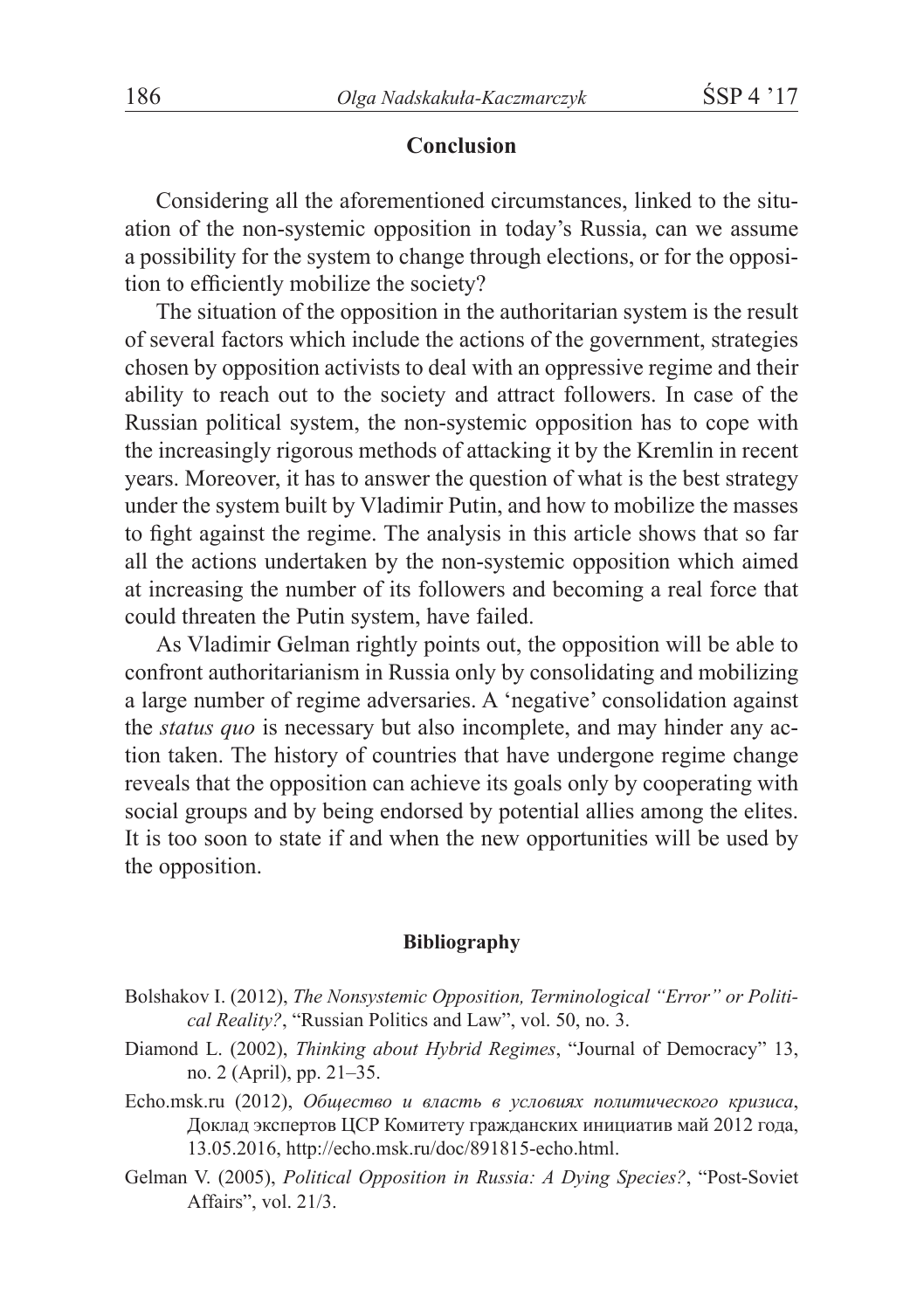- Gelman V. (2014), *The Troubled Rebirth of Political Opposition in Russia*, "PONARS Eurasia Policy Memo", no. 341, September, http://www.ponarseurasia.org/sites/ default/files/policy-memos-pdf/Pepm341\_Gel'man\_September2014.pdf.
- Gelman V. (2015), *Political Opposition in Russia: A Troubled Transformation*, "Europe-Asia Studies", vol. 67, no. 2.
- Greene K. F. (2007), *Why Dominant Parties Lose*, Cambridge University Press, Cambridge.
- Greene S. A. (2014), *Moscow in Movement. Power and Opposition in Putin's Russia*, Stanford.
- Guliyev F. (2012), *Measuring Hybrid Regimes: An Alternative Measurement Method and Classification of Post-Soviet Regime*, working papaer from 2012, http:// www.academia.edu/4968640/Measuring\_Hybrid\_Regimes.
- Hartmann J. (2012), *Russland: Einführung in das politische System und Vergleich mit den postsowjetischen Staaten*, Häftad.
- Hirschman A. O. (1970), *Exit, Voice, and Loyalty: Response to Decline in Firms, Organizations, and States*, Harvard University Press, Cambridge, MA.
- Howard M. M., Roessler P. G. (2006), *Liberalizing Electoral Outcomes in Competitive Authoritarian Regimes*, "American Journal of Political Science", vol. 50, no. 2.
- Imrussia.com (2015), *Marc Plattner: "If Russia Had Become Democratic, the World Would Look Very Different Now"*, 11.10.2015, http://imrussia.org/en/analysis/politics/2220-marc-plattner-if-russia-had-become-democratic-the-worldwould-look-very-different-now.
- Кондратьев В. С. (2012), *«Несистемная оппозиция» в России: основные подходы к рассмотрению политического феномена*, "Pro Nunc. Современные политические процессы", Выпуск № 1 (11).
- Levitsky S., Way L. A. (2002), *The Rise of Competitive Authoritarianism*, "Journal of Democracy", vol. 13(2).
- Levitsky S., Way L. A. (2007), *Competitive Authoritarianism: The Origins and Evolution of Hybrid Regimes in the Post-Cold War Era, Manuscript, Roessler and Howard 2009, "Post-Cold-War Political Regimes: When Do Elections Matter?"*, in: *Democratization by Elections: A New Mode of Transition?*, ed. S. Lindberg, Johns Hopkins University Press, Baltimore.
- Levitsky S., Way L. A. (2010), *Competitive Authoritarianism: Hybrid Regimes After the Cold War*, Cambridge University Press, New York.
- Levada (2013), *Несистемная оппозиция: отношение к митингам и лидерам*, 14.05.2016, http://www.levada.ru/2013/06/13/nesistemnaya-oppozitsiya-otnoshenie-k-mitingam-i-lideram/.
- Linz J. (1978), *The Breakdown of Democratic Regimes: Crisis, Breakdown, and Reequilibration*, Johns Hopkins University Press, Baltimore, MD.
- Навальный А. (2014), *О выборах. Наша тактика*, 11.09.2014, https://navalny. com/p/3803/.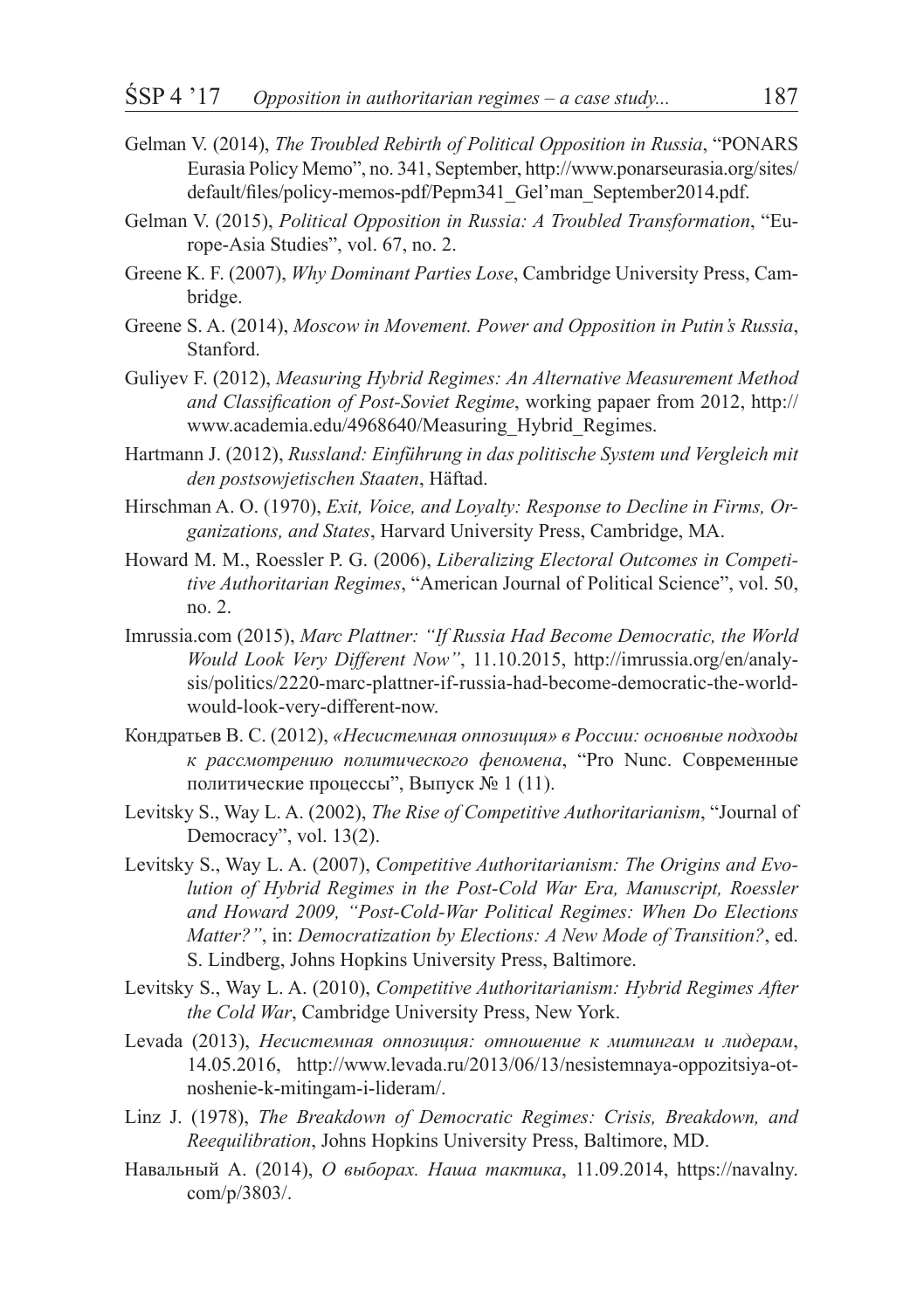- Newsru.com (2016), *Эксперты опасаются использования властями РФ Нацгвардии против граждан своей же страны*, 13.05.2016, http://newsru.com/russia/06apr2016/nationalguard.html.
- Przeworski A. (1991), *Democracy and the Market: Political and Economic Reforms in Eastern Europe and Latin America*, Cambridge University Press, Cambridge, UK.
- Robertson G. B. (2010), *The Politics of Protest in Hybrid Regimes: Managing Dissent in Post-Communist Russia*, Cambridge.
- Ross C., Gelman V. (eds.) (2010), *The Politics of Subnational Authoritarianism in Russia*, Farnham–Burlington.
- Sakwa R. (2011), *The Crisis of Russian Democracy: The Dual State, Factionalism and the he Medvedev Succession*, Cambridge.
- Schedler A. (2002), *The Menu of Manipulation*, "Journal of Democracy", vol. 2.
- Schedler A. (ed.) (2006), *Electoral Authoritarianism: The Dynamics of Unfree Competition*, Lynne Rienner, Boulder, Colo.
- Schedler A. (2009), *Sources of Competition under Electoral Authoritarianism*, in: *Democratization by Elections: A New Mode of Transition?*, ed. S. Lindberg, Johns Hopkins University Press, Baltimore.
- Shevtsova L. (2012), *Putinism under Siege. Implosion, Atrophy or Revolution*, "Journal of Democracy", vol. 23/3.
- Słowikowski M. (2010), *Rozważania nad naturą reżimu politycznego współczesnej Rosji*, in: *Rosja. Refleksje o transformacji*, eds. S. Bieleń, A. Skrzypek, Warsaw.
- Stepan A. (1990), *On the Tasks of Democratic Opposition*, "Journal of Democracy", vol. 1, 2.
- Швец Д. (2015), *Активистка защиты Химкинского леса Чирикова переехала в Эстонию*, "Slon.ru", 18.04.2015, https://slon.ru/posts/50637.
- Zimmerman W. (2014), *Ruling Russia:Authoritarianism from the Revolution to Putin*, Princeton.

## **Opozycja w reżimach autorytarnych – stadium przypadku na przykładzie rosyjskiej opozycji niesystemowej**

#### **Streszczenie**

Według Juana Linza, autorytarni władcy dopuszczają ograniczony i bezsilny pluralizm polityczny i organizację wyborów, ale jasno pokazują, że zmiana władzy jest niemożliwa, a opozycja nie może przejąć władzy. Wybory w reżimach autorytarnych są częścią nominalnie demokratycznych instytucji i pomagają władzom legitymizować panujący reżim. Wybory nie są wolne ani uczciwe, a zatem nie stanowią szansy dla opozycji, aby wygrać i zmienić system polityczny w ich następstwie.